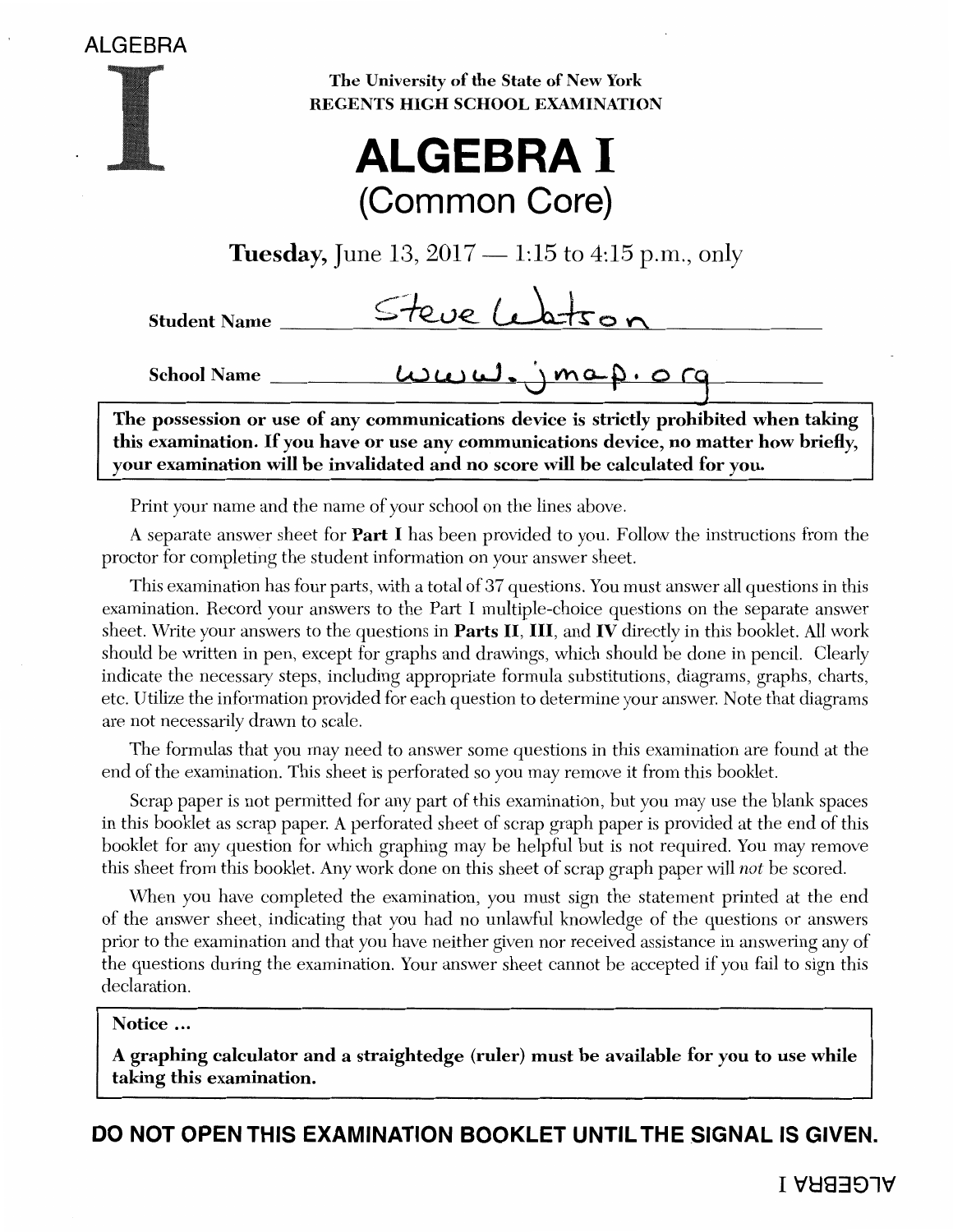#### Part I

Answer all 24 questions in this part. Each correct answer will receive 2 credits. No partial credit will be allowed. Utilize the information provided for each question to determine your answer. Note that diagrams are not necessarily drawn to scale. For each statement or question, choose the word or expression that, of those given, best completes the statement or answers the question. Record your answers on your separate answer sheet. [48]





Algebra I (Common Core) - June '17

[2]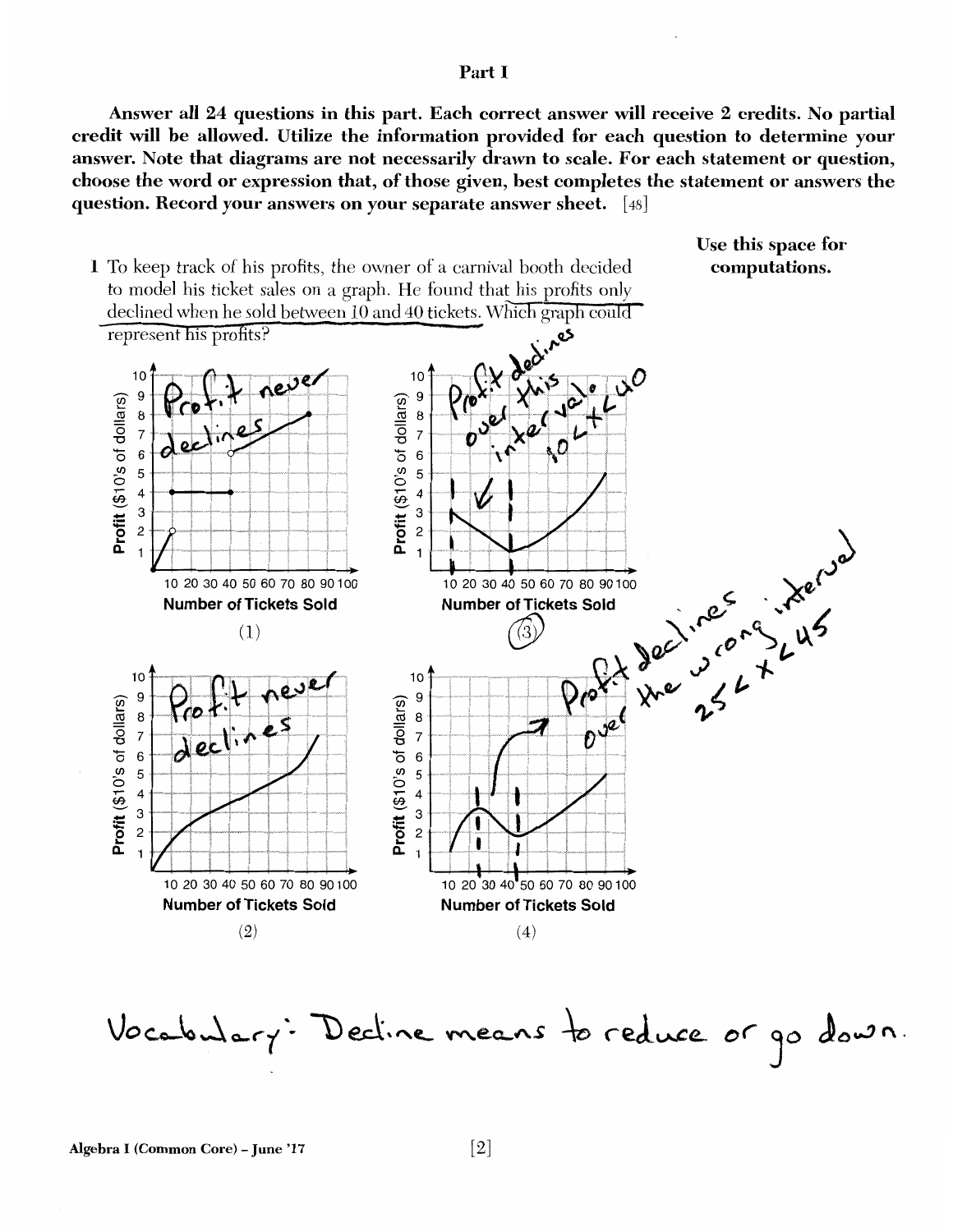This is a root

function.

2 The formula for the surface area of a right rectangular prism is  $A = 2lw + 2hw + 2lh$ , where *l, w*, and *h* represent the length, width, and height, respectively. Which term of this formula is not dependent

*2n* the height? (8) 2Kw<br>A 2lf *H* X Dependent<br>(2) 2lw  $\int_{\mathcal{W}} f(x) dx$  $#$   $\mu$ Ter To,

~-----------~

**3** Which graph represents  $y = \sqrt{x-2}$ ?







y y ٠¥

Algebra I (Common Core) - June '17 [3]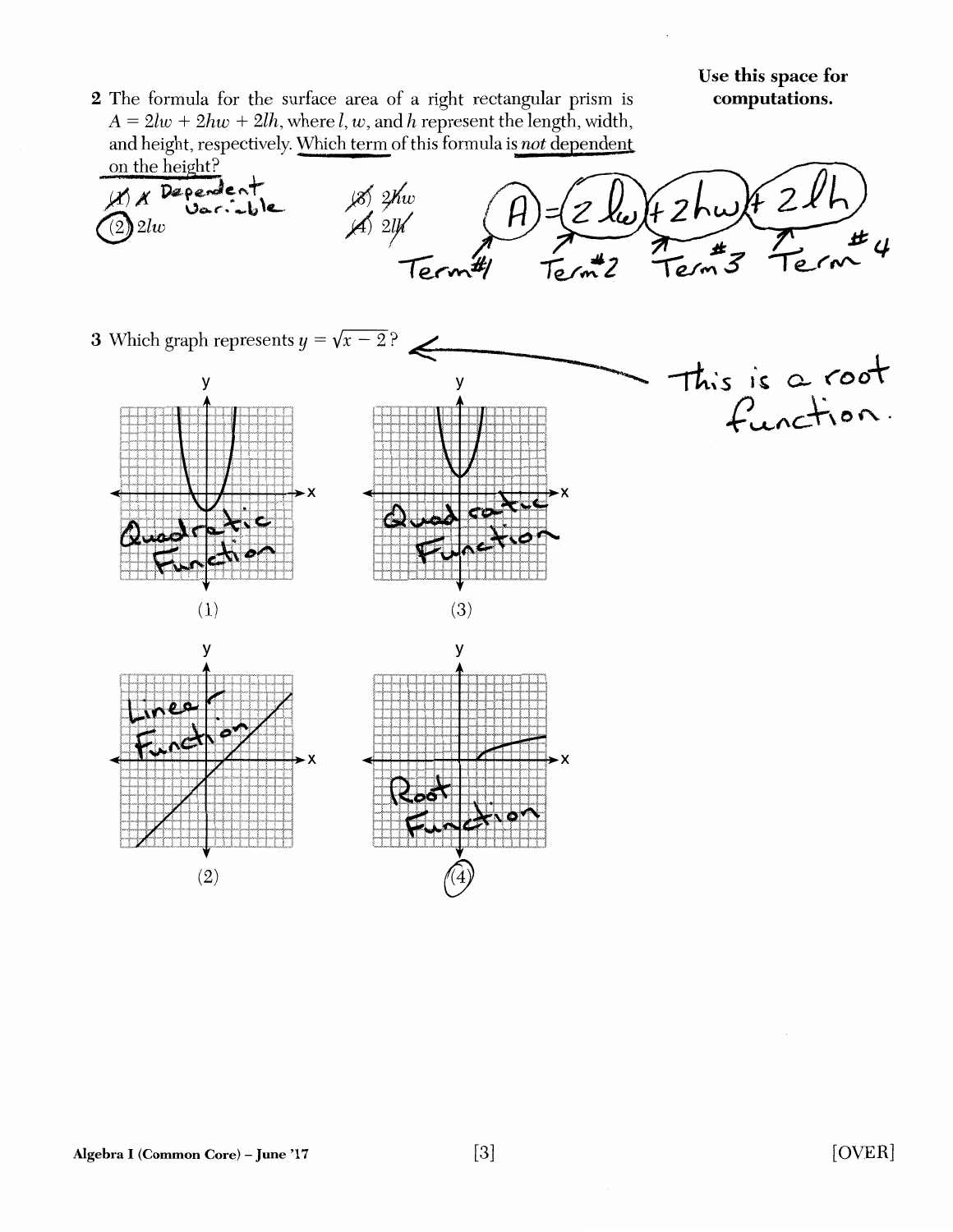Use **this** space **for** 

## 4 A student plotted the data from a sleep study as shown in the graph below.



The student used the equation of the line  $y = -0.09x + 9.24$  to model the data. What does the rate of change represent in terms of these data? The student used the equation of the line  $y = -0.09x + 9.24$  to model<br>the data. What does the rate of change represent in terms of these<br>data?<br>(1) The average number of hours of sleep per day more ases 0.09 hour

- per year of age.
- $(2)$ The average number of hours of sleep per day decreases 0.09 hour per year of age.
- (3) The average number of hours of sleep per day fincreases  $\theta$ .24 hours per year of age. Mincreases). 24 hours
- (4) The average number of hours of sleep per day decreases  $9.24$  bours  $\bm{j}$ per year of age.<br>The average number of hours of sleep per day decreases 5.24 bours

 $y = mx + b$ M~slore::: *-o.o?*   $h = y$  intercept = 9.24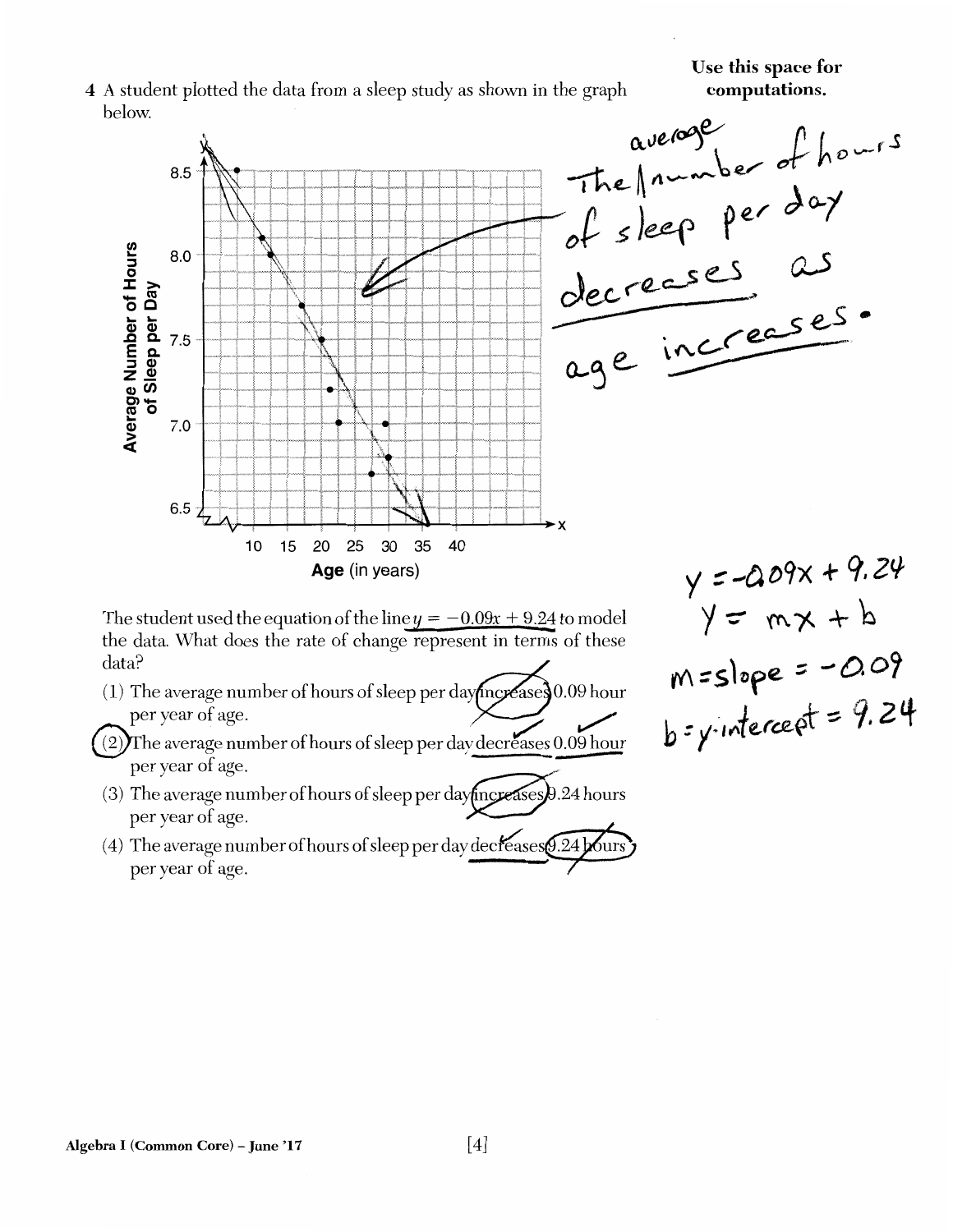5 Lynn, Jude, and Anne were given the function  $f(x) = -2x^2 + 32$ , and they were asked to  $\frac{\text{find}}{\text{f}(3)}$ . Lynn's answer was 14, Jude's answer was 4, and Anne's answer was ±4. Who is correct?



$$
f(x) = -2x^{2}+32
$$
  
\n $f(3) = -2(3)^{2}+32$   
\n $f(3) = -2(9)+32$   
\n $f(3) = -18+32$   
\n $f(3) = -18+32$   
\n $f(3) = 14$ 

7 Vinny collects population data,  $P(h)$ , about a specific strain of bacteria over time in hours, *h,* as shown in the graph below.



Algebra I (Common Core) – June '17  $[5]$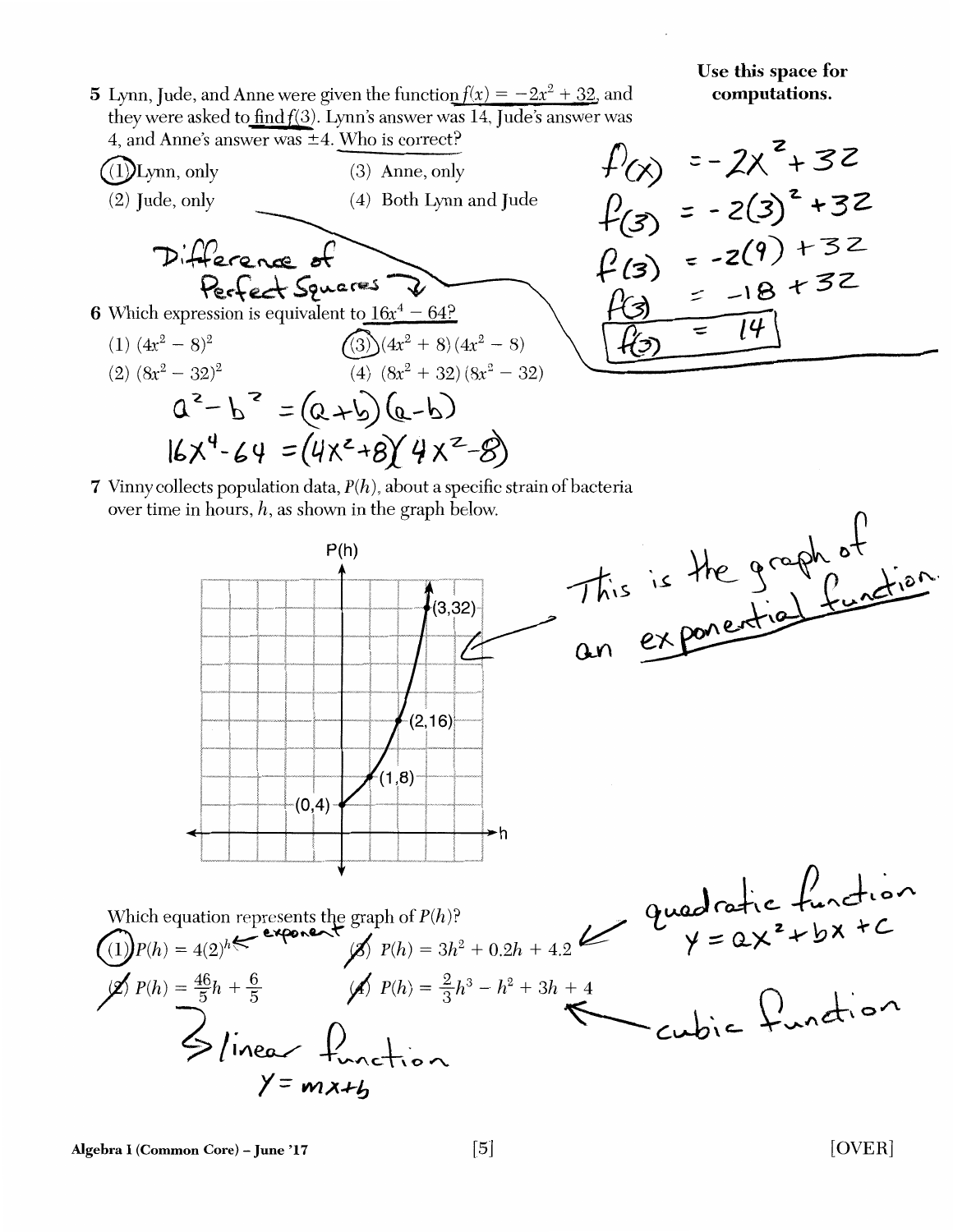Use **this** space **for** 

8 What is the solution to the system of equations below?



Use this space for  
\nthe system of equations below?  
\n
$$
y = (2x+8)
$$
  
\n $3(-2x+y) = 12$   
\n $(3)(-1,6)$   
\n $(4)(\frac{1}{2},9)$   
\n $(4)(\frac{1}{2},9)$   
\n $(5)(-2)(1+2)(1+8)$   
\n $(4)(\frac{1}{2},9)$   
\n $(4)(\frac{1}{2},9)$   
\n $(4)(\frac{1}{2},9)$   
\n $(4)(\frac{1}{2},9)$   
\n $(4)(\frac{1}{2},9)$   
\n $(4)(\frac{1}{2},9)$   
\n $(4)(\frac{1}{2},9)$   
\n $(4)(\frac{1}{2},9)$   
\n $(4)(\frac{1}{2},9)$   
\n $(2+\frac{1}{2},12)$ 

9 A mapping is shown in the diagram below.



A function has one and<br>only one entert for

This mapping is

(1) a function, because Feb has two outputs, 28 and 29

(2) a function, because two inputs, Jan and Mar, result in the output 31

(3) not a function, because Feb has two outputs, 28 and 29

(4) not a function, because two inputs, Jan and Mar, result in the output 31

10 Which polynomial function has zeros at -3, 0, and 4?  
\n(1) 
$$
f(x) = (x + 3)(x^2 + 4)
$$
  
\n(2)  $f(x) = (x^2 - 3)(x - 4)$   
\n(3)  $f(x) = x(x + 3)(x - 4)$   
\n(4)  $f(x) = x(x - 3)(x + 4)$   
\n(5)  $f(x) = x(x - 3)(x + 4)$   
\n(6)  $f(x) = x(x - 3)(x + 4)$   
\n(7)  $f(x) = x(x - 3)(x + 4)$   
\n(8)  $f(x) = x(x - 3)(x + 4)$   
\n(9)  $f(x) = x(x - 3)(x + 4)$   
\n(1)  $f(x) = (x^2 - 3)(x - 4)$   
\n(4)  $f(x) = x(x - 3)(x + 4)$   
\n(5)  $f(x) = x(x - 3)(x + 4)$   
\n(6)  $f(x) = x(x - 3)(x + 4)$   
\n(7)  $f(x) = x(x - 3)(x + 4)$   
\n(8)  $f(x) = x(x - 3)(x + 4)$   
\n(9)  $f(x) = x(x - 3)(x + 4)$   
\n(1)  $f(x) = (x^2 - 3)(x^2 + 4)$   
\n(4)  $f(x) = x(x - 3)(x + 4)$   
\n(5)  $f(x) = x(x - 3)(x + 4)$   
\n(6)  $f(x) = x(x + 3)(x - 4)$   
\n(7)  $f(x) = x(x - 3)(x + 4)$   
\n(8)  $f(x) = x(x - 3)(x + 4)$   
\n(9)  $f(x) = x(x - 3)(x + 4)$   
\n(10)  $f(x) = x(x + 3)(x - 4)$   
\n(20)  $f(x) = x(x - 3)(x + 4)$   
\n(3)  $f(x) = x(x - 3)(x + 4)$   
\n(4)  $f(x) = x(x - 3)(x + 4)$   
\n(5)  $f(x) = x(x + 3)(x - 4)$   
\n(6)  $f(x) = x(x + 3)(x - 4)$   
\n(7)  $f(x$ 

Algebra I (Common Core) - June '17 [6]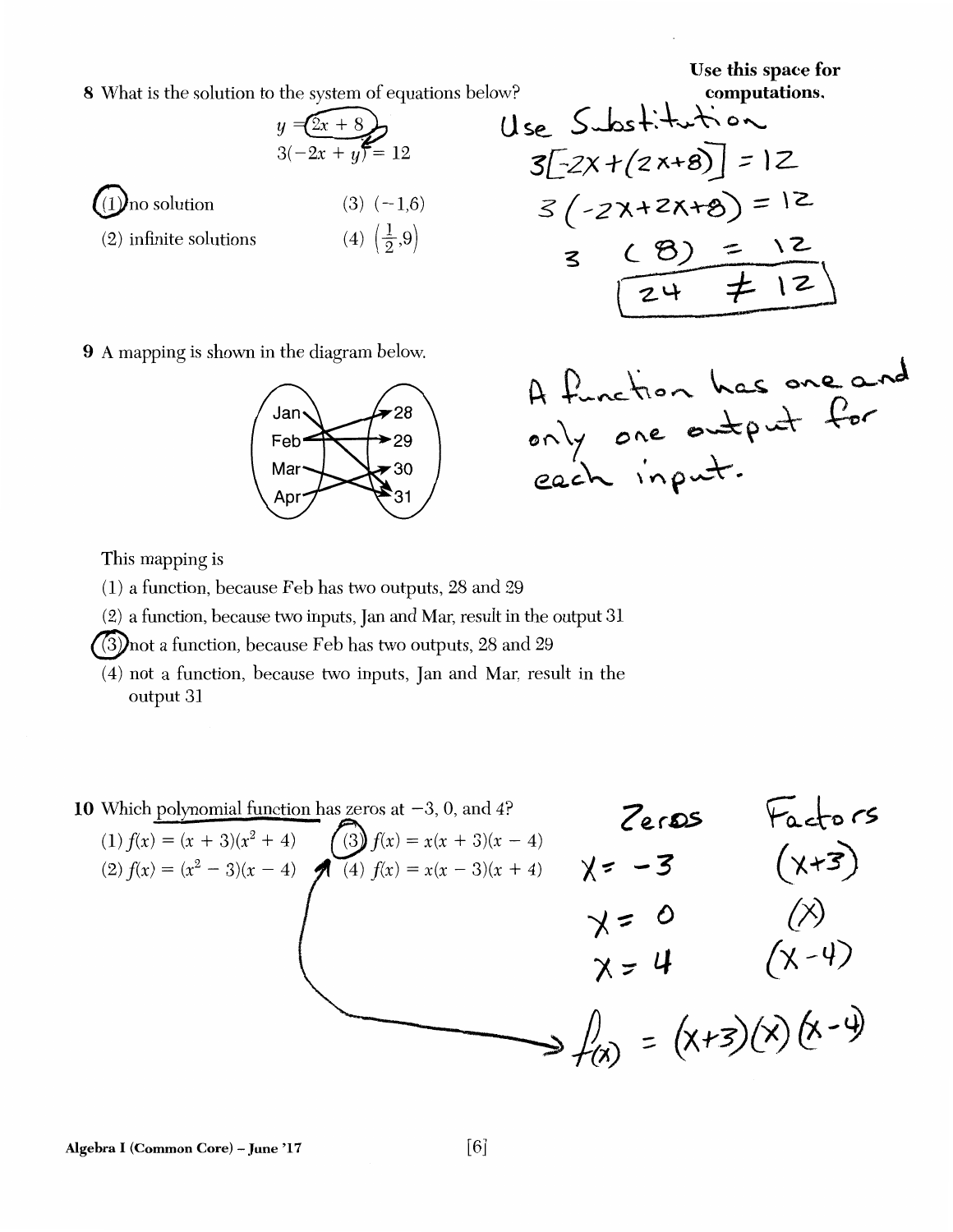Use **this** space **for 11** Jordan works for a landscape company during his summer vacation. **computations.**  He is paid  $$12$  per hour for mowing lawns and  $$14$  per hour for planting gardens. He can work a maximum of 40 hours per week, 后出 and would like to earn at least  $$250$  this week. If m represents the number of hours mowing lawns and g represents the number of  $m + g \leq 40$ hours planting gardens, which system of inequalities could be used  $52 + 2$ <br>12m + 14g = 250 to represent the given conditions?  $\text{(1)}$ *m* + g  $\leq$  40  $\checkmark$  (3) *m* + g  $\leq$  40  $\checkmark$  $12m + 14g \ge 250$   $12m + 14g \ge 250$  $\cancel{2}m + g\cancel{2}40$   $\cancel{4}m + g\cancel{2}40$  $12m + 14g \le 250$   $12m + 14g \ge 250$  $P$  .013 $\leftarrow$  r  $\sim$   $\leftarrow$   $^{t}$ 12 Anne invested \$1000 in an account with a 1.3% annual interest rate.  $\frac{1}{4}$   $\hat{p} = \hat{p}(1+\epsilon)$ She made no deposits or withdrawals on the account for 2 years.<br>If interest was compounded annually, which equation represents the  $\Lambda = I \cap \Omega \left( I + 0.013 \right)$ balance in the account after the 2 vears? *:* / *DV'-"'* ' - / ~' (1)  $A = 1000(1 - 0.013)^2$ <br>
(2)  $A = 1000(1 + 0.013)^2$ <br>
(3)  $A = 1000(1 - 1.8)^2$ <br>
(4)  $A = 1000(1 + 1.8)^2$ <br>
(4)  $A = 1000(1 + 1.8)^2$  $r = 0.013$ 13 Which value would be a solution for *x* in the inequality  $47 - 4x < 7$ ? c.<br>
<u>-47 -4 x < 47</u><br>
-4x < 40  $(1) -13$ (3) 10  $(4)$  11  $(2) -10$  $D-4$   $X > \frac{49}{4}$ <br>find the  $X > 10$  $D - 4$  $x > 10$ 14 Bella recorded data and used her graphing calculator to equation for the line of best fit. She then used the correlation  $The core between two$ coefficient to determine the strength of the linear fit. coefficient whose Which correlation coefficient represents the strongest linear relationship? absolute value is  $(3) \left[-0.3\right] = .$  **3**  $(1)$ ) $0.9$  $close+$   $+$ <sub>o</sub>  $\iota$  is  $the$  $(4)$   $-0.8$  =  $.8$ (2) 0.5  $strong est.$ 

[OVER]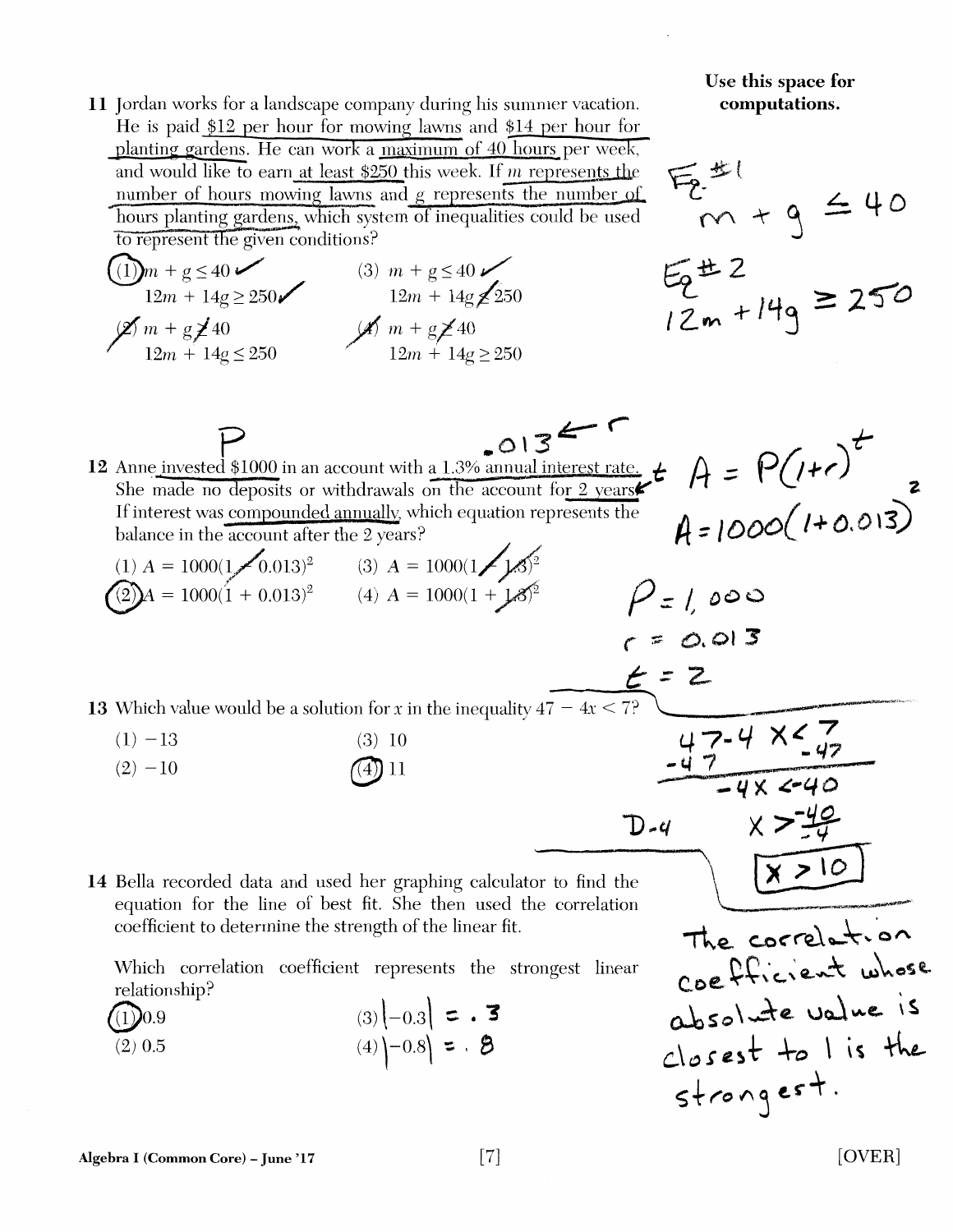15 The heights, in inches, of 12 students are listed below.

61,67, 72,62,65,59,60, 79,60,61,64,63



16 The graph of a quadratic function is shown below.



An equation that represents the function could be

(1) 
$$
q(x) = \frac{1}{2}(x + 15)^2 - 25
$$
  
\n(2)  $q(x) = -\frac{1}{2}(x + 15)^2 - 25$   
\n(3)  $q(x) = \frac{1}{2}(x - 15)^2 + 25$   
\n(4)  $q(x) = -\frac{1}{2}(x - 15)^2 + 25$   
\n(5)  $q(x) = \frac{1}{2}(x - 15)^2 + 25$   
\n(6)  $q(x) = \frac{1}{2}(x - 15)^2 + 25$   
\n(7)  $q(x) = \frac{1}{2}(x - 15)^2 + 25$   
\n(8)  $q(x) = \frac{1}{2}(x - 15)^2 + 25$   
\n(9)  $q(x) = \frac{1}{2}(x - 15)^2 + 25$   
\n(15, 25)

Algebra I (Common Core) - June '17 [8]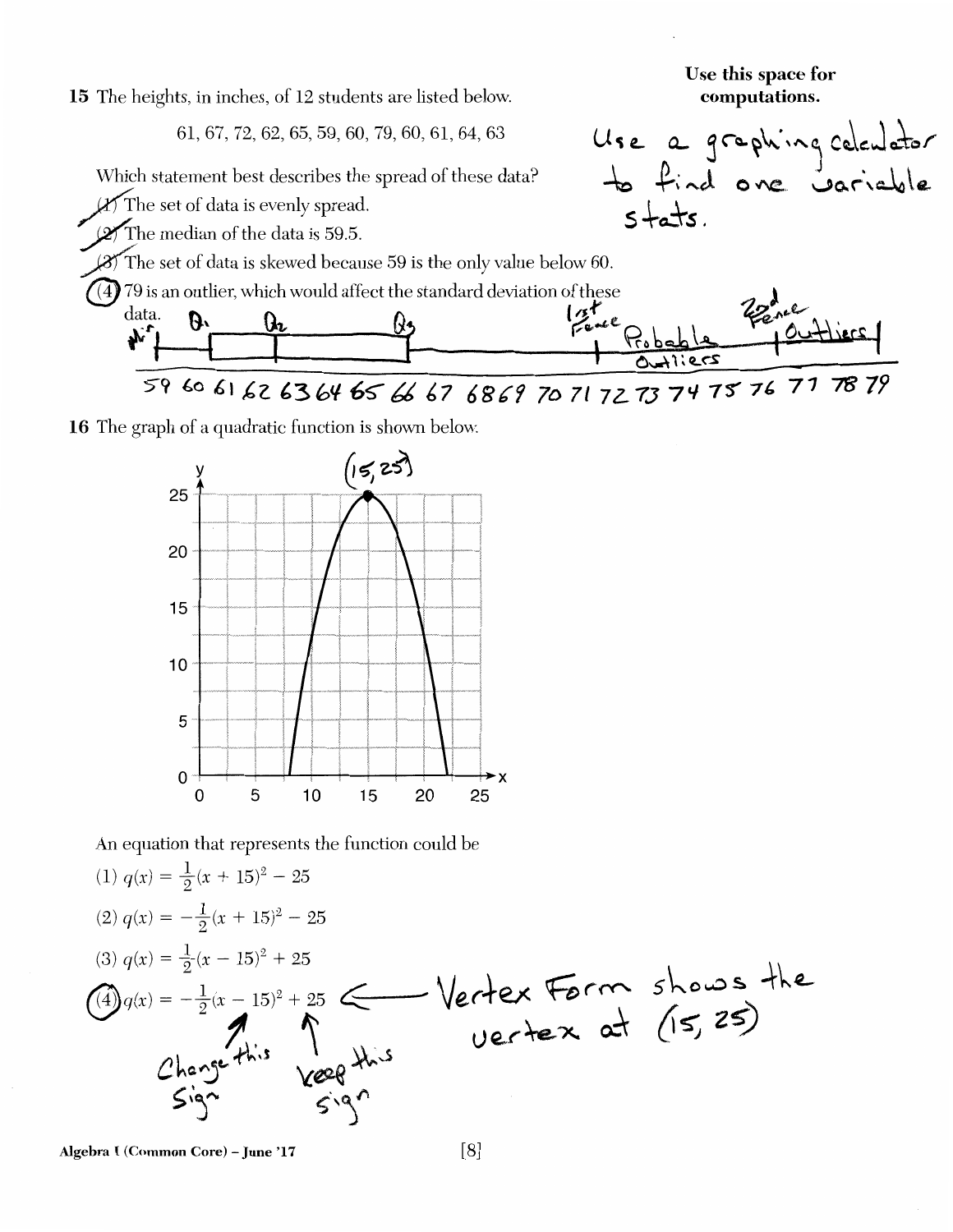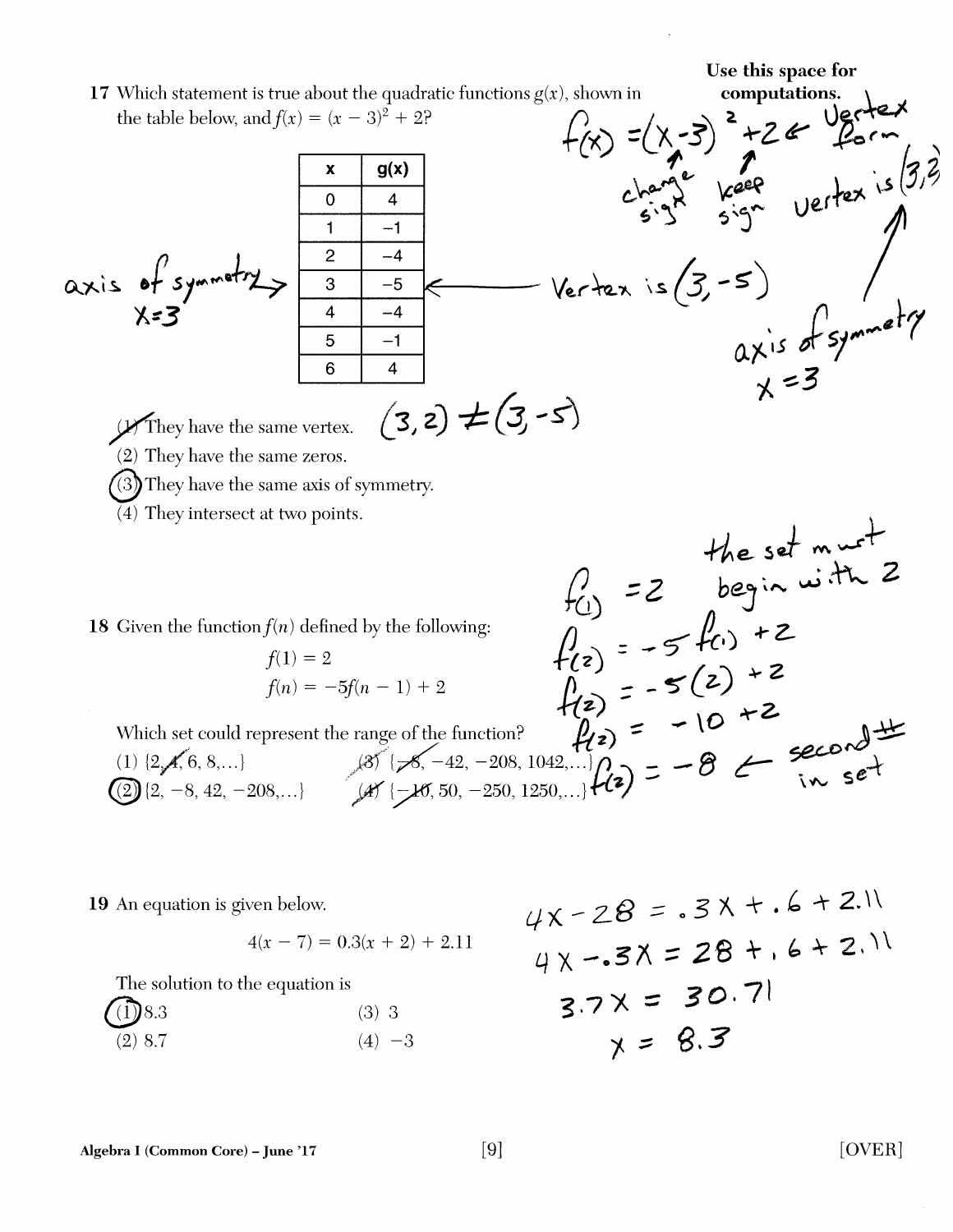$x^2 - 8x = 10$ 

 $\overline{\phantom{a}}$ 

20 A construction worker needs to move 120 ft<sup>3</sup> of dirt by using a wheelbarrow. One wheelbarrow load holds 8 ft<sup>3</sup> of dirt and each load takes him 10 minutes to complete. One correct way to figure out the number of hours he would need to complete this job is

1.Y( \_l\_l~ • 10 min • 60 min • ~ */ii* l l~ lhr S~ (~ 120 fr3 • 60~ • 8 ft'3 • \_\_ l \_\_ */£..!* . 1 1 hr 10 ~ 1 load ,,9(-120 ft1 • ikef . 8 ft 3 • \_lk\_ 1 10 min l~ 60min @)~· l~. lOJ.P!fi'. \_l\_hf\_\_ 1 sy l~ 60~ 21 One chara~teristic of all linear functions is that they change by \_ \ \_ e\_. *S* &.-~--- ( 1) equal factors over equal intervals C. \ ('"\- *<:* cJ (2) unequal factors over equal intervals 0 .('\ **c;. 0-**

- $(3)$ equal differences over equal intervals
- $(4)$  unequal differences over equal intervals

22 What are the solutions to the equation  $x^2 - 8x = 10$ ?

$$
(1) 4 \pm \sqrt{10}
$$
\n
$$
(2) 4 \pm \sqrt{26}
$$
\n
$$
(3) -4 \pm \sqrt{10}
$$
\n
$$
(4) -4 \pm \sqrt{26}
$$
\n
$$
(4) -4 \pm \sqrt{26}
$$
\n
$$
(4) -4 \pm \sqrt{26}
$$
\n
$$
(4) -4 \pm \sqrt{26}
$$
\n
$$
(4) -4 \pm \sqrt{26}
$$
\n
$$
(4) -4 \pm \sqrt{26}
$$
\n
$$
(4) -4 \pm \sqrt{26}
$$
\n
$$
(4) -4 \pm \sqrt{26}
$$
\n
$$
(4) -4 \pm \sqrt{26}
$$
\n
$$
(4) -4 \pm \sqrt{26}
$$
\n
$$
(4) -4 \pm \sqrt{26}
$$
\n
$$
(4) -4 \pm \sqrt{26}
$$
\n
$$
(4) -4 \pm \sqrt{26}
$$
\n
$$
(4) -4 \pm \sqrt{26}
$$
\n
$$
(4) -4 \pm \sqrt{26}
$$
\n
$$
(4) -4 \pm \sqrt{26}
$$
\n
$$
(4) -4 \pm \sqrt{26}
$$
\n
$$
(4) -4 \pm \sqrt{26}
$$
\n
$$
(4) -4 \pm \sqrt{26}
$$
\n
$$
(4) -4 \pm \sqrt{26}
$$
\n
$$
(4) -4 \pm \sqrt{26}
$$
\n
$$
(4) -4 \pm \sqrt{26}
$$
\n
$$
(4) -4 \pm \sqrt{26}
$$
\n
$$
(4) -4 \pm \sqrt{26}
$$
\n
$$
(4) -4 \pm \sqrt{26}
$$
\n
$$
(4) -4 \pm \sqrt{26}
$$
\n
$$
(4) -4 \pm \sqrt{26}
$$
\n
$$
(4) -4 \pm \sqrt{26}
$$
\n
$$
(4) -4 \pm \sqrt{26}
$$
\n
$$
(4) -4 \pm \sqrt{26}
$$
\n
$$
(4) -4 \pm \sqrt{26}
$$
\n
$$
(4) -4 \pm \sqrt{26}
$$
\n
$$
(4) -4 \pm \sqrt{26}
$$
\n
$$
(4) -
$$

Algebra I (Common Core) - June '17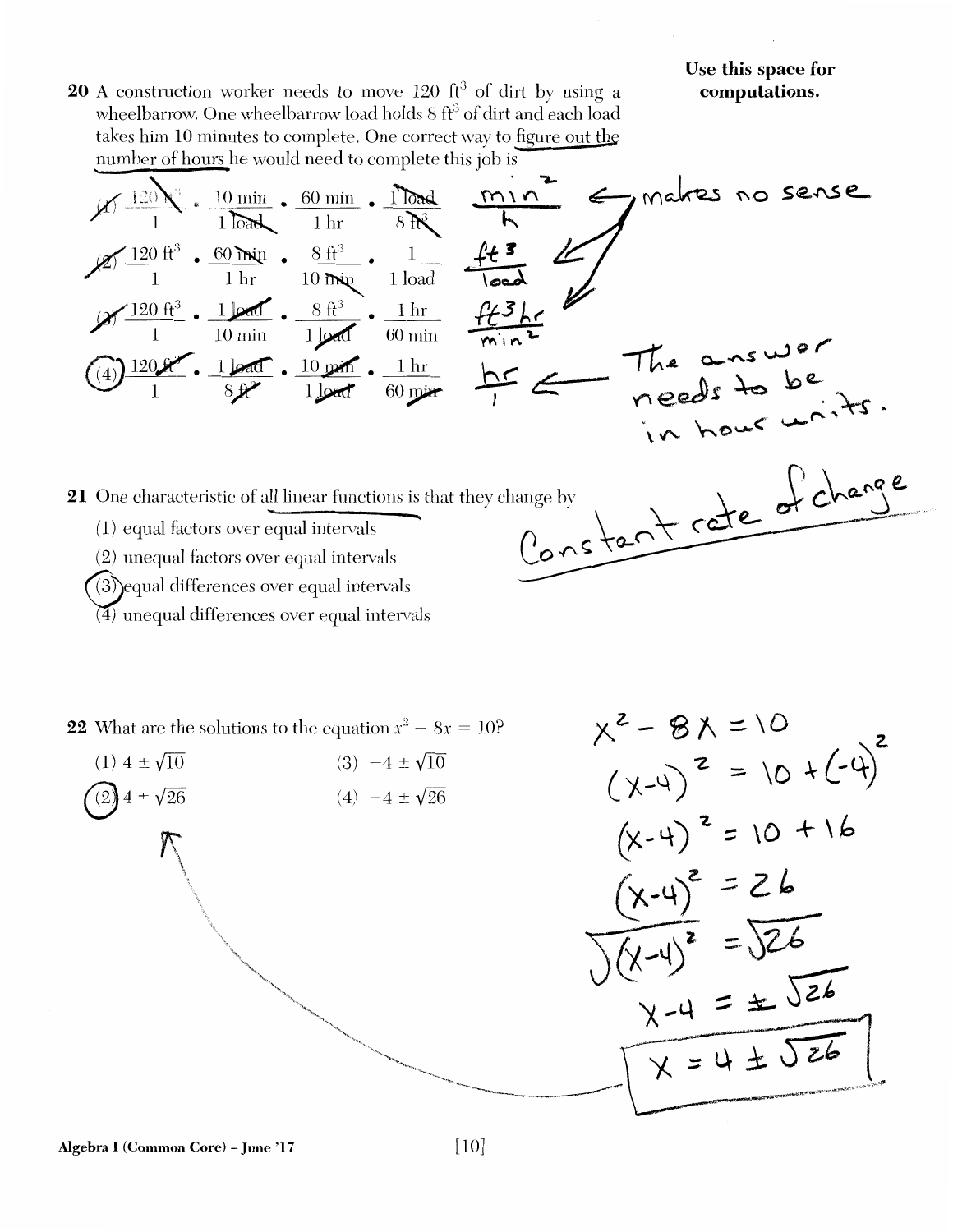**23** The formula for blood flow rate is given by  $F = \frac{p_1 - p_2}{r}$ , where F is the flow rate,  $p_{_1}$  the initial pressure,  $p_{_2}$  the final pressure, and  $r$ the resistance created by blood vessel size. Which formula can *not* be derived from the given formula?

(a) 
$$
p_1 = Fr + p_2
$$
  
\n(b)  $p_1 = Fr + p_2$   
\n(c)  $p_2 = p_1 - Fr$   
\n(d)  $r = \frac{p_1 - p_2}{F}$   
\n(e)  $r = \frac{p_1 - p_2}{F}$   
\n(f)  $r = \frac{P_1 - P_2}{F}$   
\n $\frac{r}{F} = \frac{P_1 - P_2}{F}$ 

24 Morgan throws a ball up into the air. The height of the ball above the ground, in feet, is modeled by the function  $h(t) = -16t^2 + 24t$ , where  $t$  represents the time, in seconds, since the ball was thrown. What is the appropriate domain for this situation?

| $(1)$ 0 $\leq t \leq 1.5$ | (3) $0 \leq h(t) \leq 1.5$ |
|---------------------------|----------------------------|
| $(2)$ $0 \le t \le 9$     | (4) $0 \le h(t) \le 9$     |

$$
h(t) = -16t^{2} + 24t
$$
\n
$$
0 = -8t (2t-3)
$$
\n
$$
-8t = 0
$$
\n
$$
t = \frac{9}{8} \qquad 2t - 3 = 0
$$
\n
$$
t = \frac{9}{8} \qquad t = \frac{3}{8}
$$
\n
$$
t = 0 \qquad t = 1.5
$$

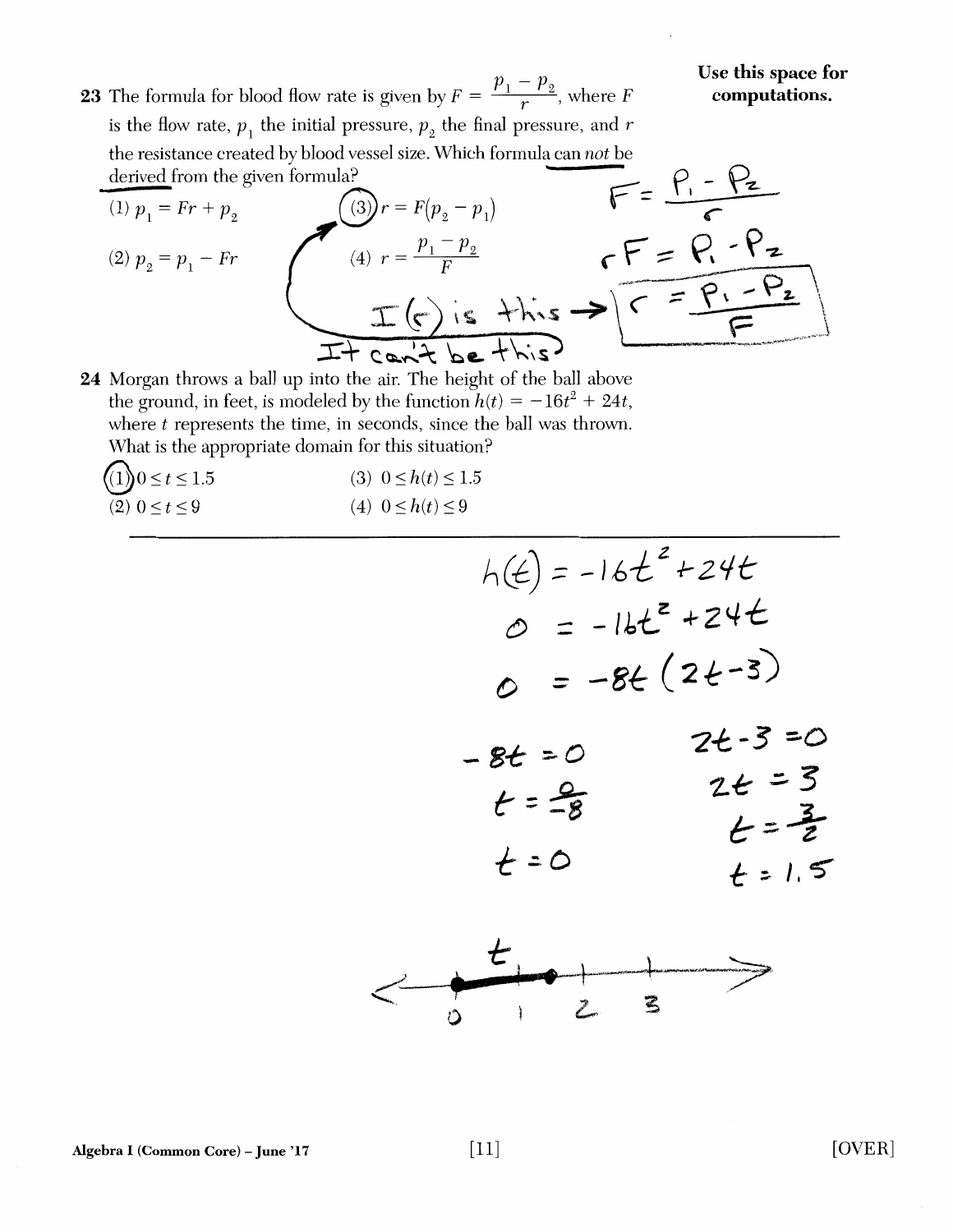## Part II

Answer all 8 questions in this part. Each correct answer will receive 2 credits. Clearly indicate the necessary steps, including appropriate formula substitutions, diagrams, graphs, charts, etc. Utilize the information provided for each question to determine your answer. Note that diagrams are not necessarily drawn to scale. For all questions in this part, a correct numerical answer with no work shown will receive only 1 credit. All answers should be written in pen, except for graphs and drawings, which should be done in pencil. [16]

25 Express in simplest form: 
$$
(3x^2 + 4x - 8) - (-2x^2 + 4x + 2)
$$
  
\n
$$
3x^2 + 4x - 8
$$
\n
$$
-2x^2 + 4x + 2
$$
\n
$$
5x^2 - 10
$$

г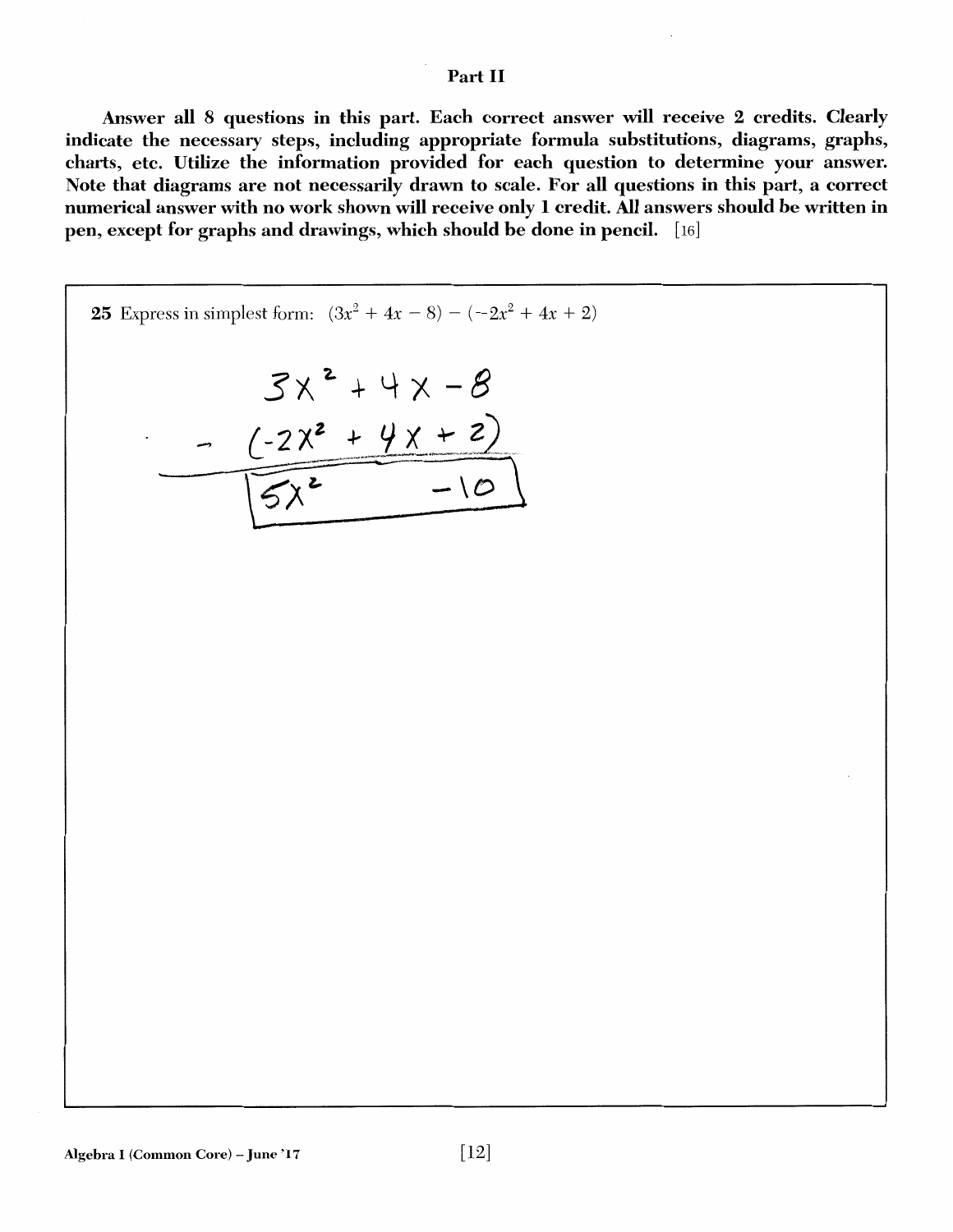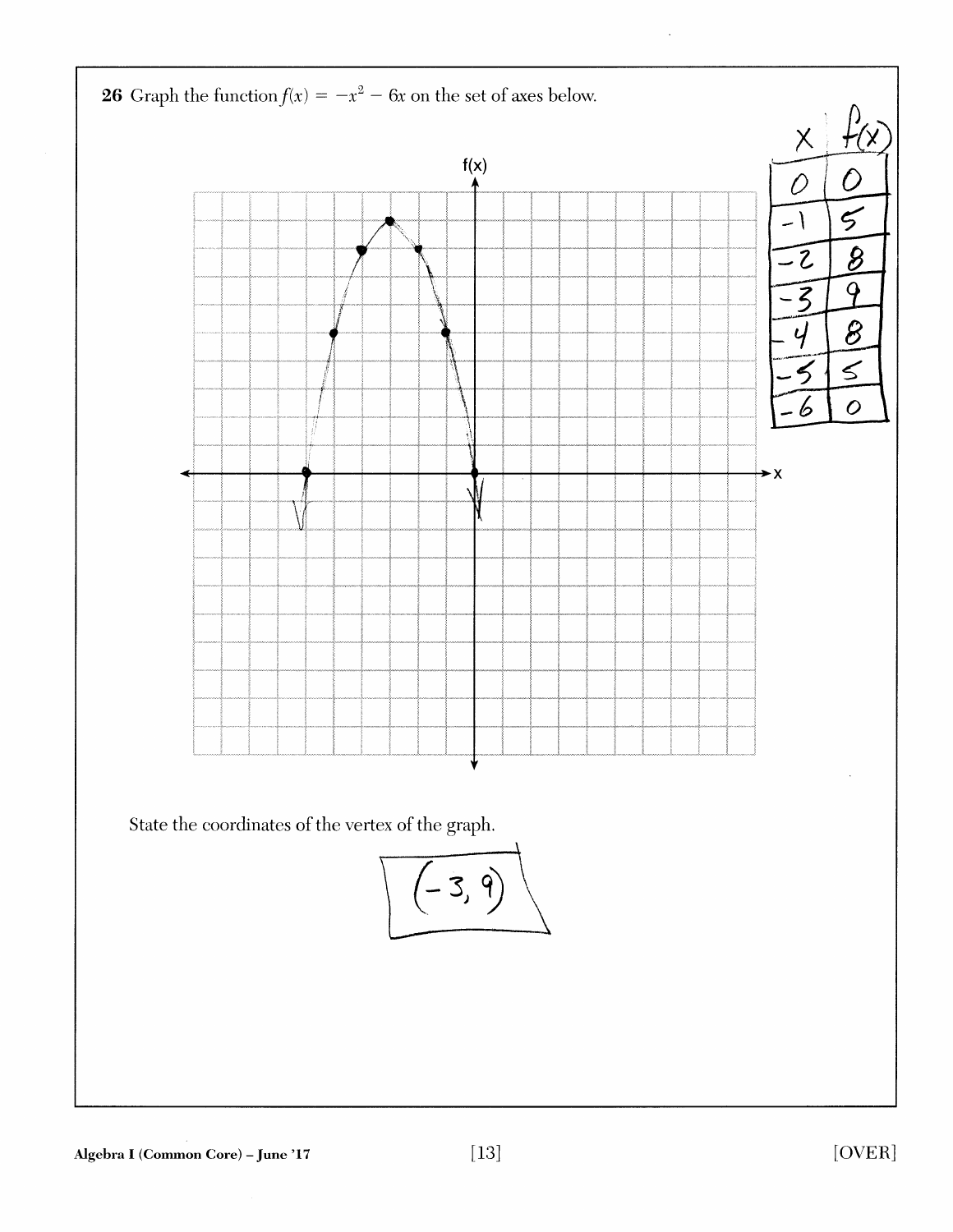27 State whether 
$$
7-\sqrt{2}
$$
 is rational or irrational. Explain your answer.  
\n $\pi r a + i o n a$   
\n $\pi r a + i o n a$   
\n $\pi r a + i o n a$   
\n $\pi r a + i o n a$   
\n $\pi r a + i o n a$   
\n $\pi r a + i o n a$   
\n $\pi r a + i o n a$   
\n $\pi r a + i o n a$   
\n $\pi r a + i o n a$   
\n $\pi r a + i o n a$   
\n $\pi r a + i o n a$   
\n $\pi r a + i o n a$   
\n $\pi r a + i o n a$   
\n $\pi r a + i o n a$   
\n $\pi r a + i o n a$   
\n $\pi r a + i o n a$   
\n $\pi r a + i o n a$   
\n $\pi r a + i o n a$   
\n $\pi r a + i o n a$   
\n $\pi r a + i o n a$   
\n $\pi r a + i o n a$   
\n $\pi r a + i o n a$   
\n $\pi r a + i o n a$   
\n $\pi r a + i o n a$   
\n $\pi r a + i o n a$   
\n $\pi r a + i o n a$   
\n $\pi r a + i o n a$   
\n $\pi r a + i o n a$   
\n $\pi r a + i o n a$   
\n $\pi r a + i o n a$   
\n $\pi r a + i o n a$   
\n $\pi r a + i o n a$   
\n $\pi r a + i o n a$   
\n $\pi r a + i o n a$   
\n $\pi r a + i o n a$   
\n $\pi r a + i o n a$   
\n $\pi r a + i o n a$   
\n $\pi r a + i o n a$   
\n $\pi r a + i o n a$   
\n $\pi r a + i o n a$   
\n $\pi r a + i o n a$   
\n $\pi r a + i o n a$   
\n $\pi r a + i o n a$   
\n $\pi r a +$ 

Algebra I (Common Core) – June '17  $[14]$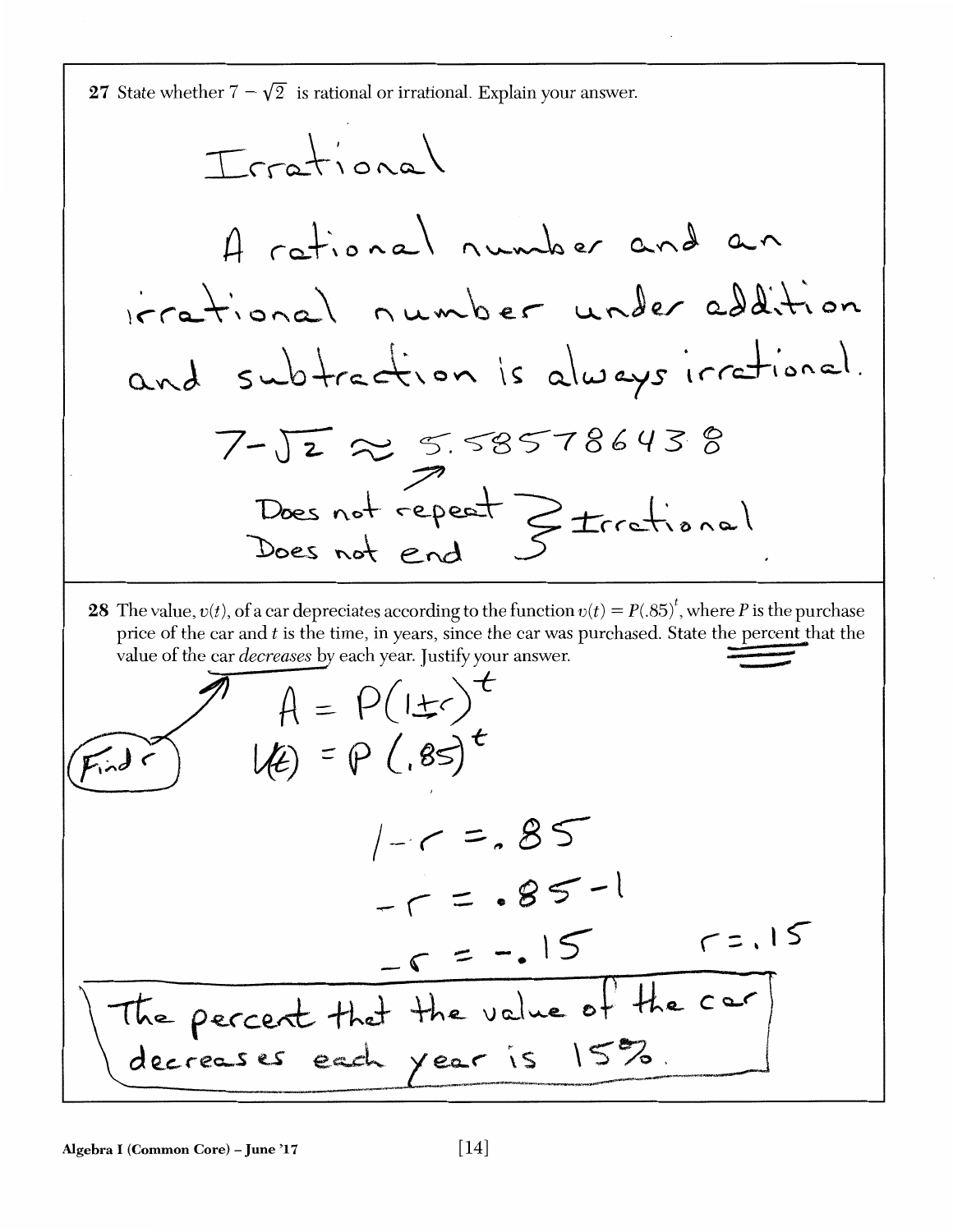|                                       | $\frac{1}{\sqrt{1-\frac{1}{2}}}$ | total sports         |                                                                                                                                                                                                         |
|---------------------------------------|----------------------------------|----------------------|---------------------------------------------------------------------------------------------------------------------------------------------------------------------------------------------------------|
| Complete the two-way frequency table. |                                  |                      | 29 A survey of 100 students was taken. It was found that 60 students watched sports, and 34 of these<br>students did not like pop music. Of the students who did not watch sports, 70% liked pop music. |
|                                       | <b>Watch Sports</b>              | Don't Watch Sports   | <b>Total</b>                                                                                                                                                                                            |
| <b>Like Pop</b>                       | $60 - 34 = 26$                   | $.70 \times 40 = 28$ | $24+28=54$                                                                                                                                                                                              |
| Don't Like Pop                        |                                  | 12<br>$40 - 28 =$    | $34+12=46$                                                                                                                                                                                              |
| <b>Total</b>                          | 60                               | $100 - 60 =$         | 100                                                                                                                                                                                                     |
|                                       |                                  |                      |                                                                                                                                                                                                         |
|                                       |                                  |                      |                                                                                                                                                                                                         |
|                                       |                                  |                      |                                                                                                                                                                                                         |
|                                       |                                  |                      |                                                                                                                                                                                                         |
|                                       |                                  |                      |                                                                                                                                                                                                         |
|                                       |                                  |                      |                                                                                                                                                                                                         |
|                                       |                                  |                      |                                                                                                                                                                                                         |
|                                       |                                  |                      |                                                                                                                                                                                                         |
|                                       |                                  |                      |                                                                                                                                                                                                         |
|                                       |                                  |                      |                                                                                                                                                                                                         |
|                                       |                                  |                      |                                                                                                                                                                                                         |
|                                       |                                  |                      |                                                                                                                                                                                                         |
|                                       |                                  |                      |                                                                                                                                                                                                         |
|                                       |                                  |                      |                                                                                                                                                                                                         |
|                                       |                                  |                      |                                                                                                                                                                                                         |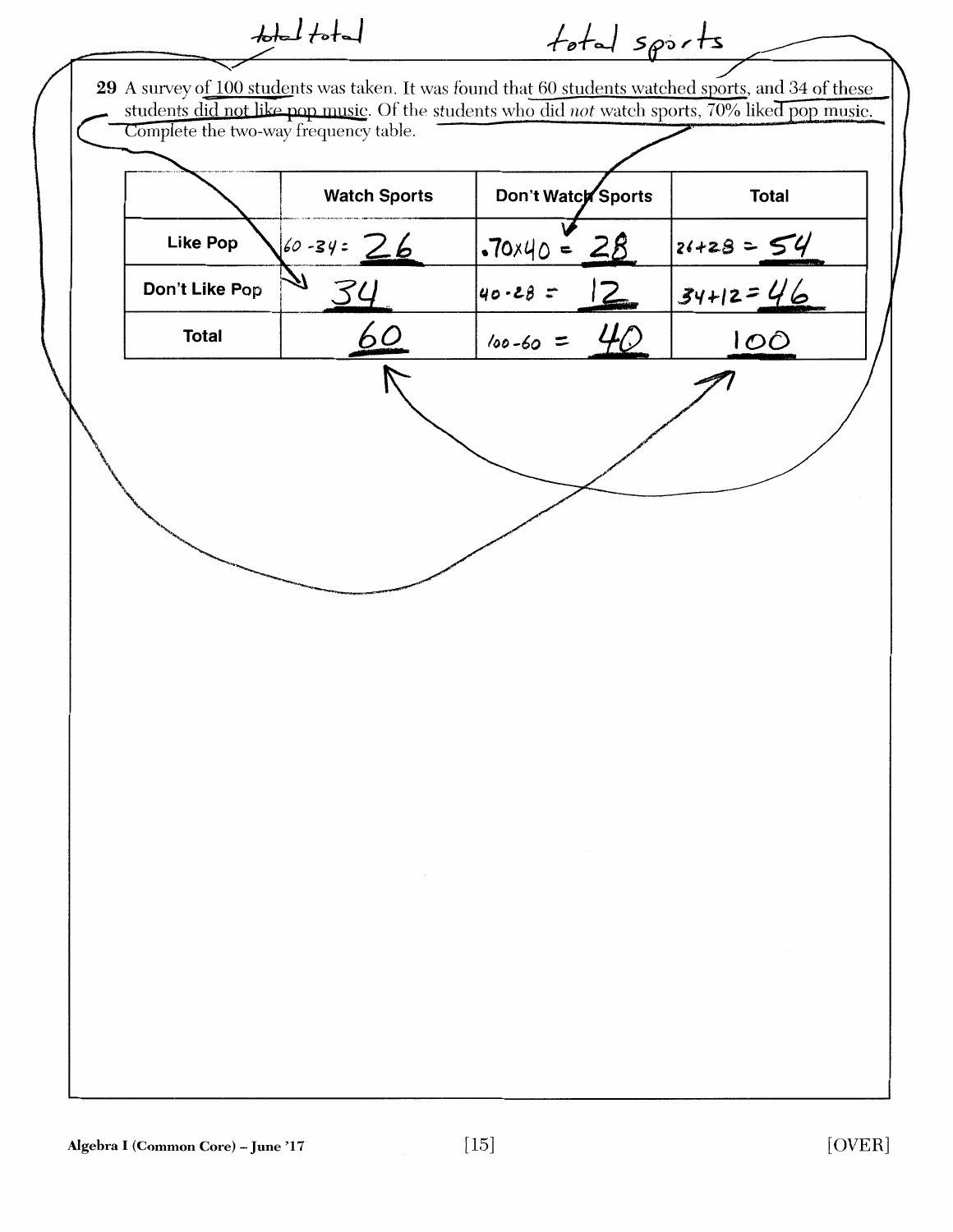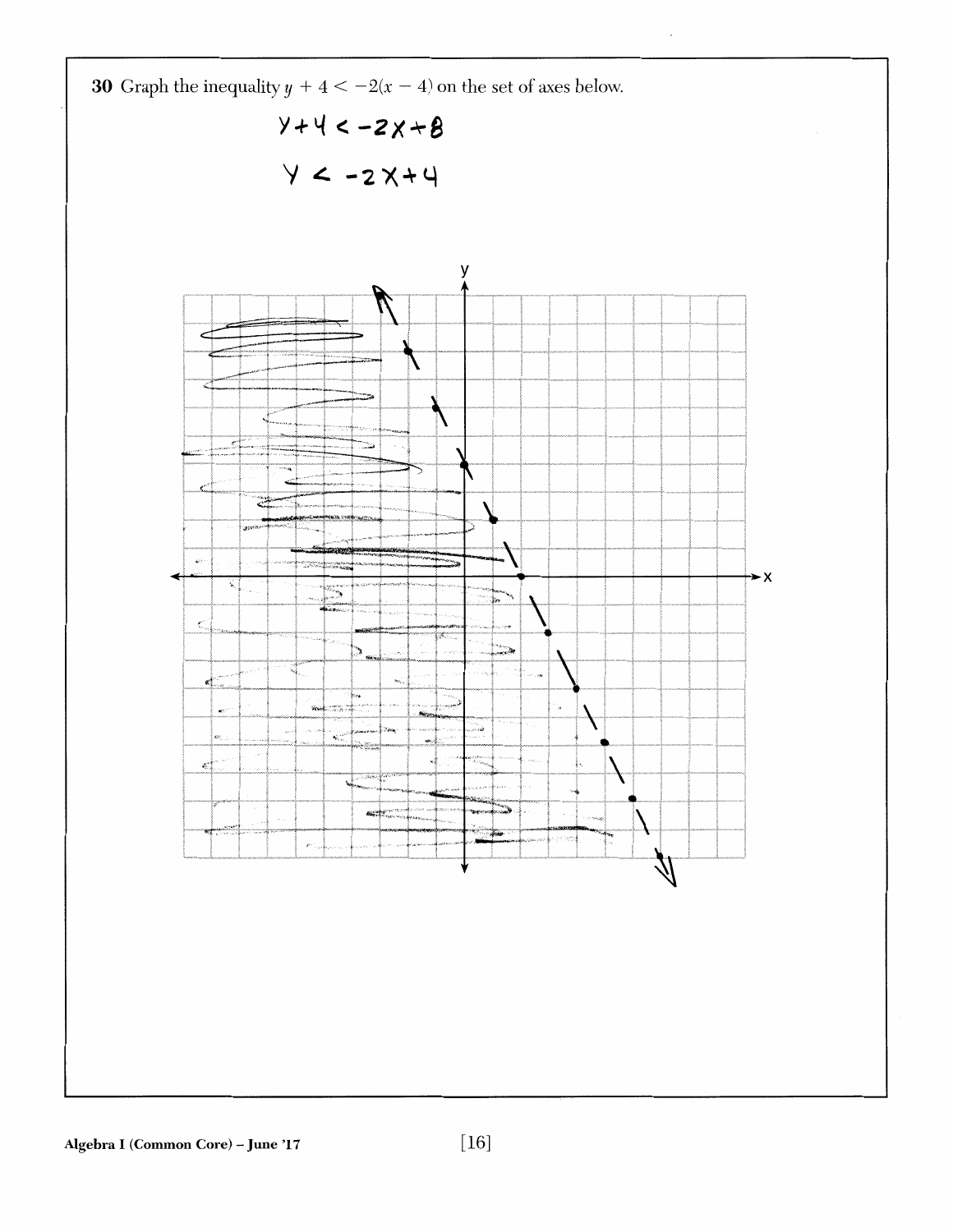**31** If  $f(x) = x^2$  and  $g(x) = x$ , determine the value(s) of x that satisfy the equation  $f(x) = g(x)$ .

$$
\begin{aligned}\n\mathcal{L}(x) &= X^2 \\
\mathcal{L}(x) &= X^2 \\
\mathcal{L}(x) &= 9(x) \\
\mathcal{L}(x) &= 9(x) \\
\mathcal{L}^2 - x &= 0 \\
x^2 - x &= 0 \\
\mathcal{L}(x-1) &= 0 \\
\mathcal{L}(x-1) &= 0 \\
\mathcal{L}(x-1) &= 0 \\
\mathcal{L}(x-1) &= 0\n\end{aligned}
$$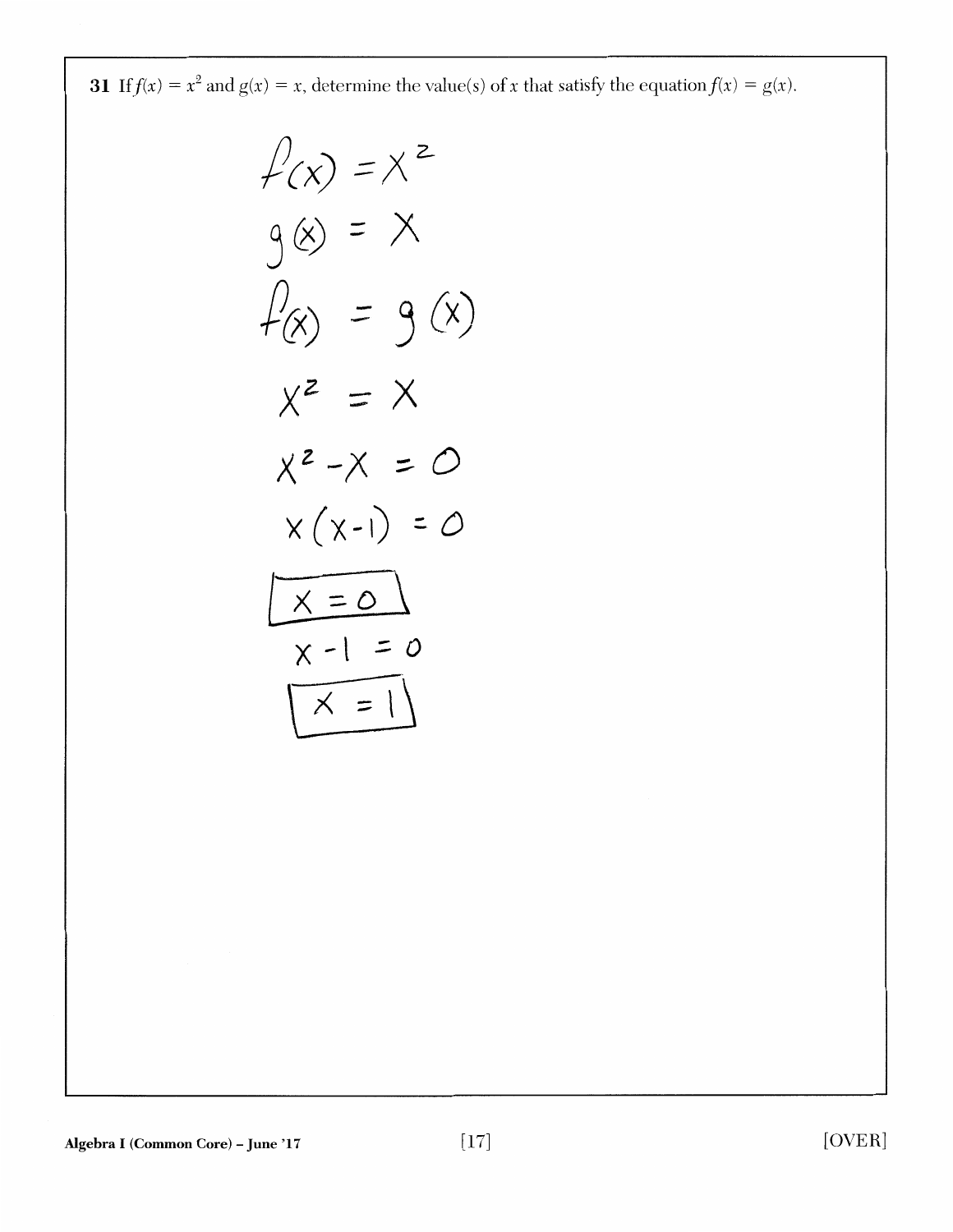**32** Describe the effect that each transformation below has on the function  $f(x) = |x|$ , where  $a > 0$ .

g(x) = |x - a|  
\nMoves 
$$
f(x)
$$
 'a' units to the right.  
\nh(x) = |x| - a  
\nLower's  $f(x)$  by 'a' units.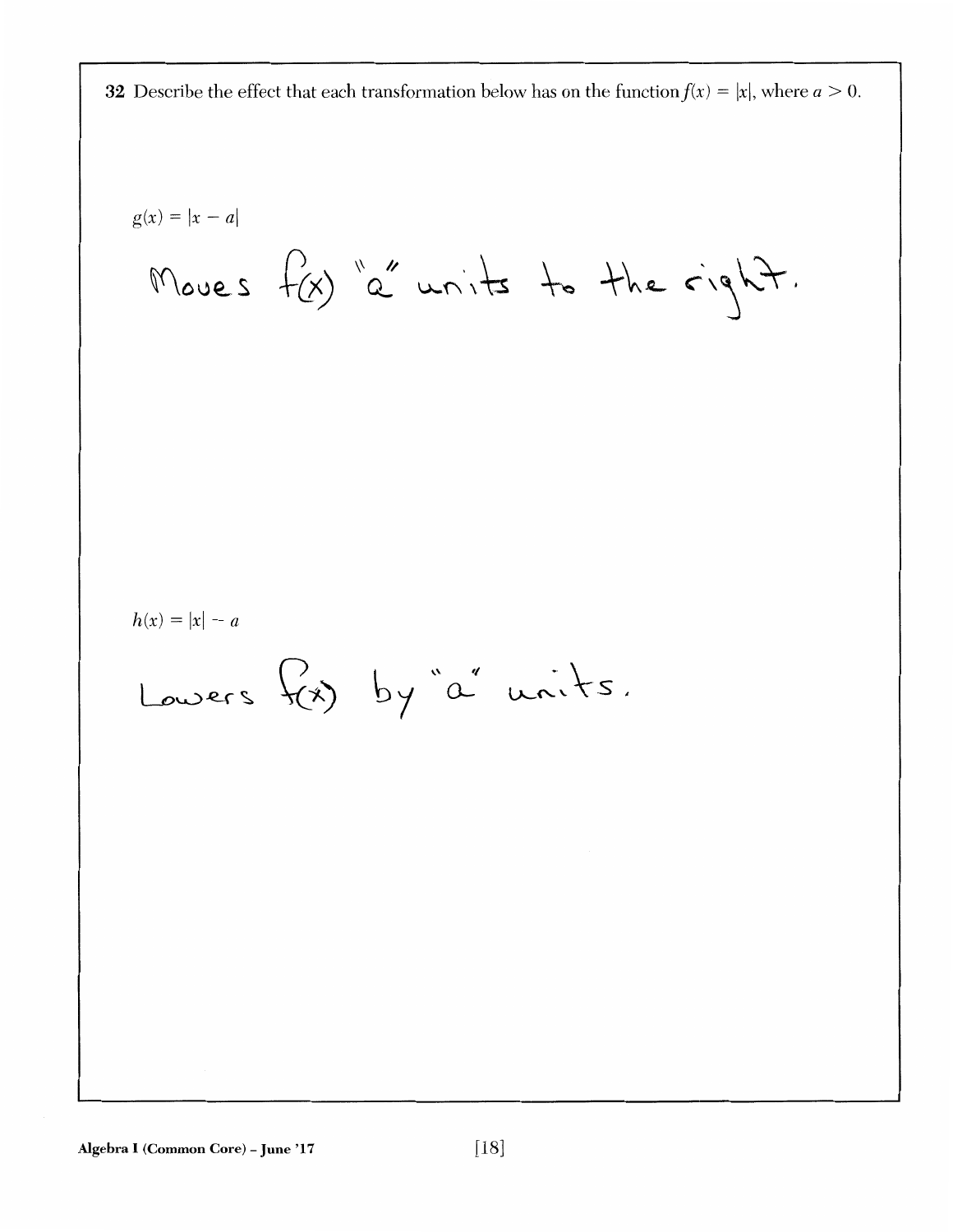#### Part III

Answer all 4 questions in this part. Each correct answer will receive 4 credits. Clearly indicate the necessary steps, including appropriate formula substitutions, diagrams, graphs, charts, etc. Utilize the information provided for each question to determine your answer. Note that diagrams are not necessarily drawn to scale. For all questions in this part, a correct numerical answer with no work shown will receive only I credit. All answers should be written in pen, except for graphs and drawings, which should be done in pencil. [16]

33 The function  $r(x)$  is defined by the expression  $x^2 + 3x - 18$ . Use factoring to determine the zeros of  $r(x)$ .  $x^{2}+3x-18=0$  $(\chi + 6)(\chi - 3) = 0$  $X+6 = 0$   $X-3 = 0$  $\overline{\chi}$  = -6 Explain what the zeros represent on the graph of  $r(x)$ . The zeros of a function are the  $x$ -volues when  $y = 0$ . Algebra I (Common Core) – June '17  $[19]$   $[OWER]$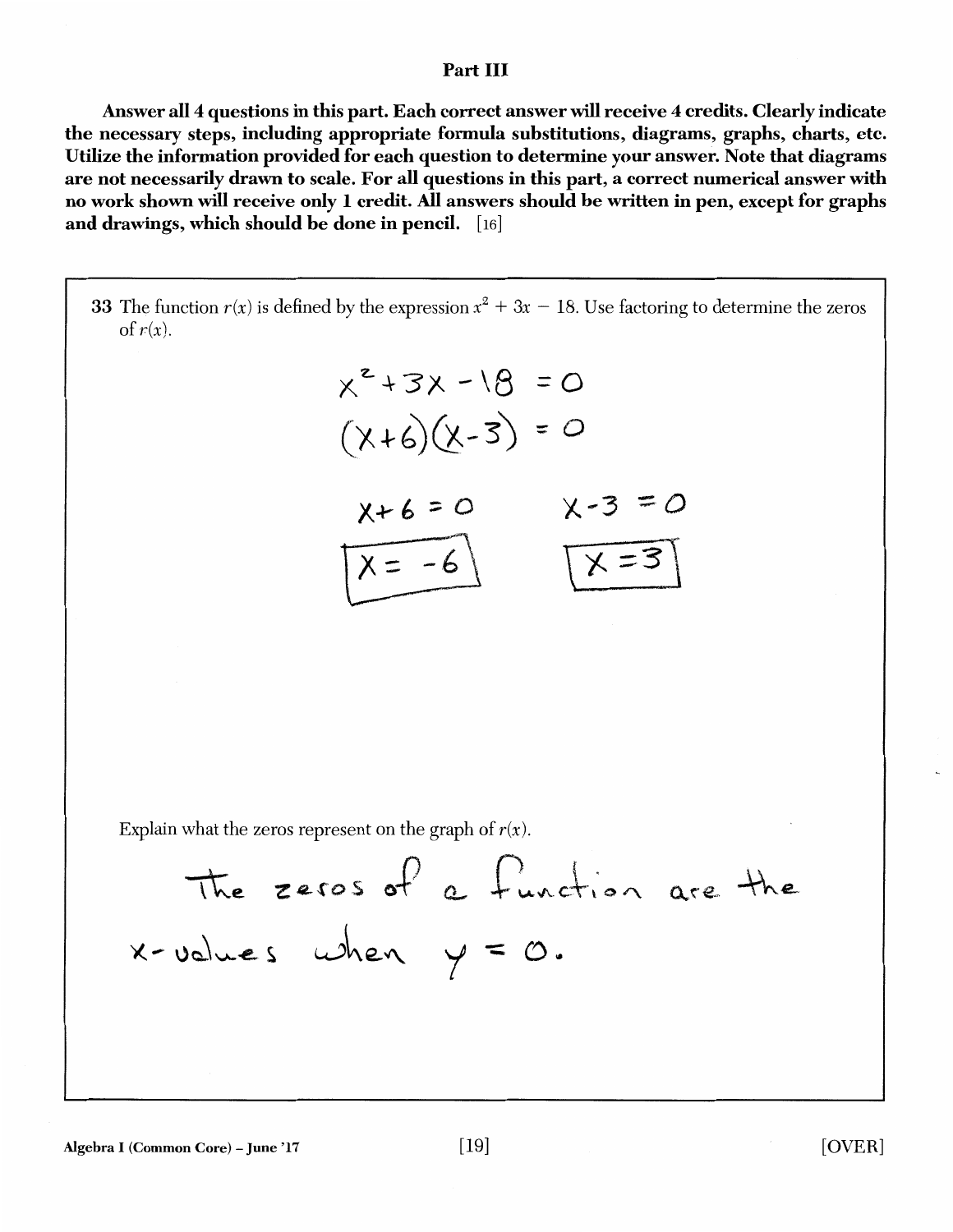34 The graph below models Craig's trip to visit his friend in another state. In the course of his travels, he encountered both highway and city driving.



Based on the graph, during which interval did Craig most likely drive in the city? Explain your reasoning.

'DE, because slower in the  $kinghw$ ay. you should drive *city* than on the Question 34 is continued on the next page.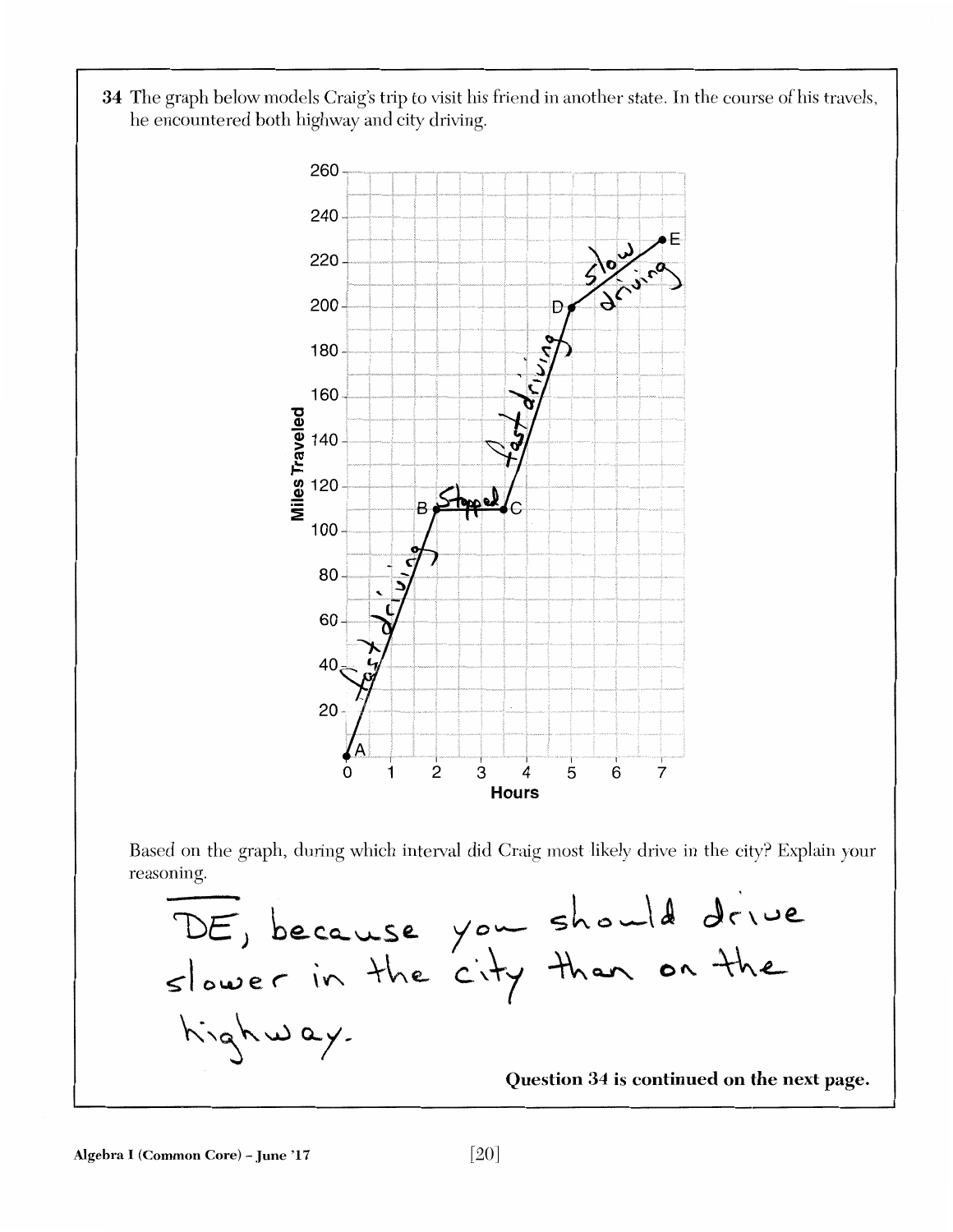# **Question 34 continued.**

Explain what might have happened in the interval between  $B$  and  $C$ .

Determine Craig's average speed, to the *nearest tenth of a mile per hour*, for his entire trip.

$$
Speed = \frac{distance}{time} = \frac{230 \text{ miles}}{7 \text{ hours}}
$$
\n
$$
\frac{230}{7} = 32.857
$$
\n
$$
\boxed{32.9 \text{ miles per hour}}
$$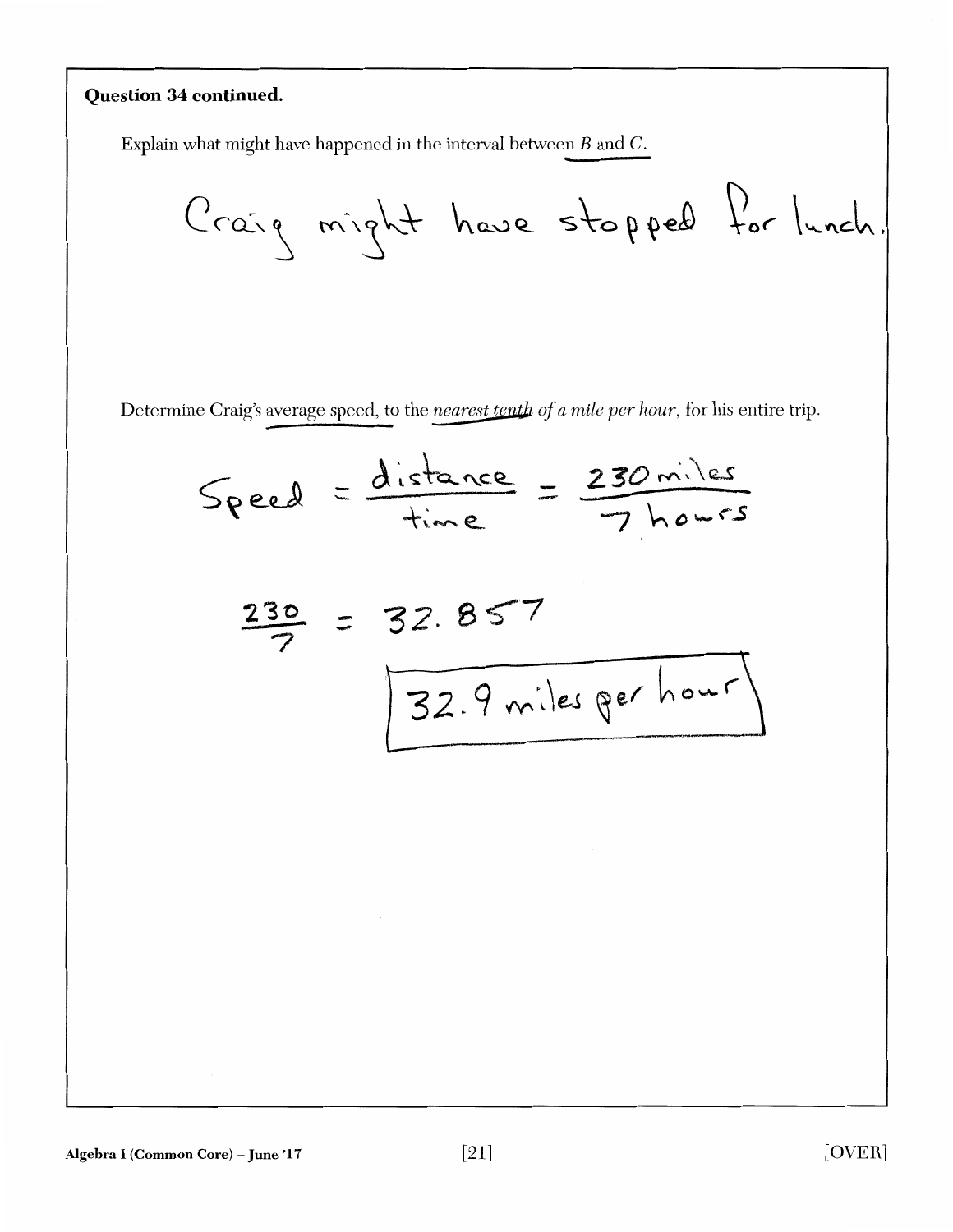35 Given:

$$
g(x) = 2x2 + 3x + 10
$$

$$
k(x) = 2x + 16
$$

Solve the equation  $g(x) = 2k(x)$  algebraically for x, to the *nearest tenth*.

$$
g(x) = 2k(x)
$$
  
\n $2x^{2} + 3x + 10 = 2(2x+16)$   
\n $2x^{2} + 3x + 10 = 4x + 32$   
\n $2x^{2} - x - 22 = 0$   
\n $a = 2$   $b = -1$   $c = -22$   
\n $x = \frac{-b \pm \sqrt{b^{2} - 4ac}}{2a}$   
\n $x = \frac{1 \pm \sqrt{1 - 4(2)} - 22}{4}$   
\n $x = \frac{1 \pm \sqrt{177}}{4}$   
\n $x = \frac{1 + \sqrt{177}}{4} = 3.576033 \approx \boxed{3.6}$   
\n $x = \frac{1 - \sqrt{177}}{4} = -3.076033 \approx \boxed{-3.1}$   
\nExplain why you chose the method you used to solve this quadratic equation.  
\n $Q_{max} = \frac{Q_{max}}{Q_{max}}$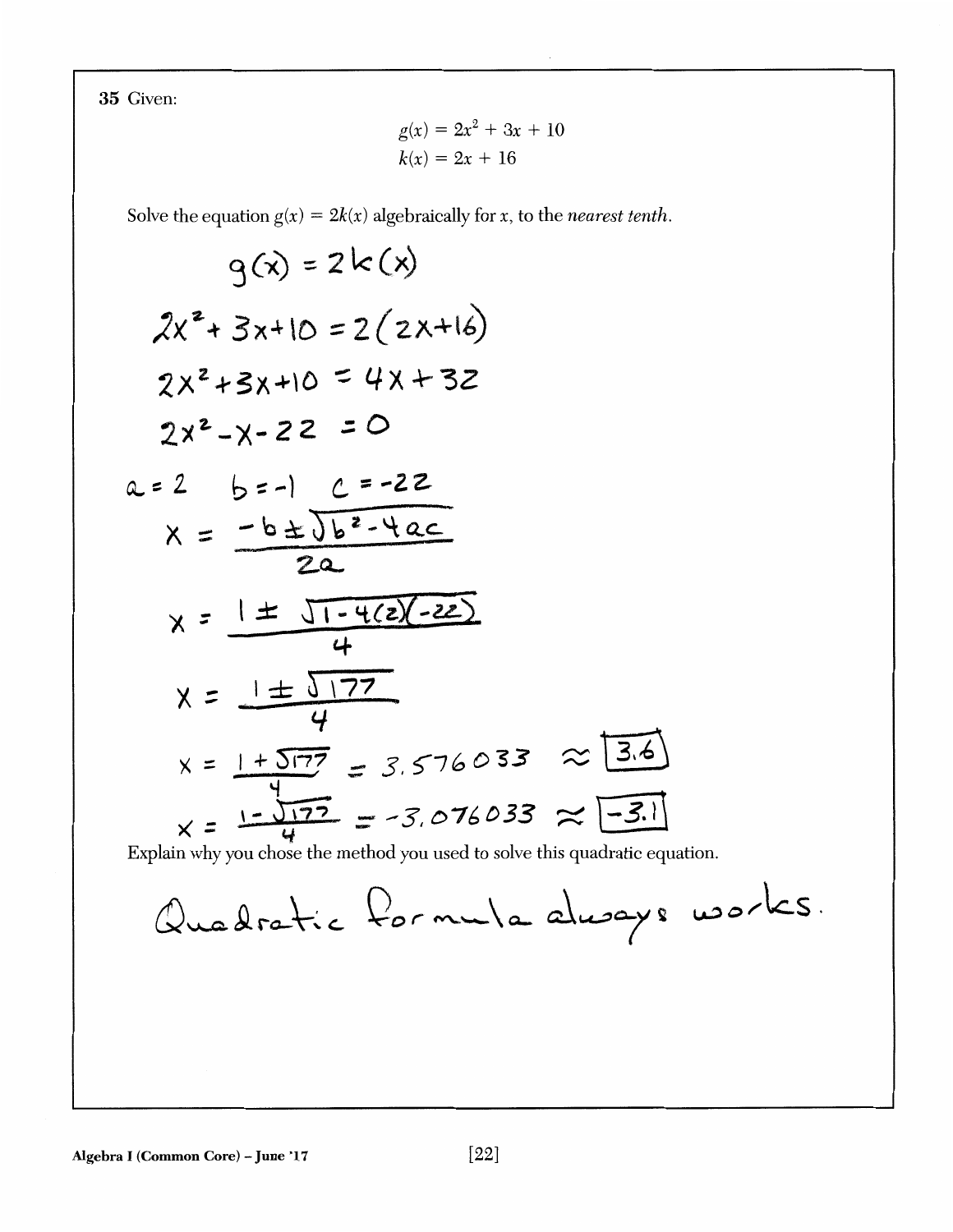36 Michael has \$10 in his savings account. Option 1 will add \$100 to his account each week Option 2 will double the amount in his account at the end of each week

Write a function in terms of *x* to model each option of saving.



Michael wants to have at least \$700 in his account at the end of 7 weeks to buy a mountain bike. Determine which option(s) will enable him to reach his goal. Justify your answer.

$$
A(q) = 10 + 100 (7)
$$
\n
$$
A(q) = 10 + 700
$$
\n
$$
A(q) = 710
$$
\n
$$
B(q) = 10(2)^7
$$
\n
$$
B(q) = 10(128)
$$
\n
$$
B(q) = 1280
$$
\nEither option will enable  
to reach his goal.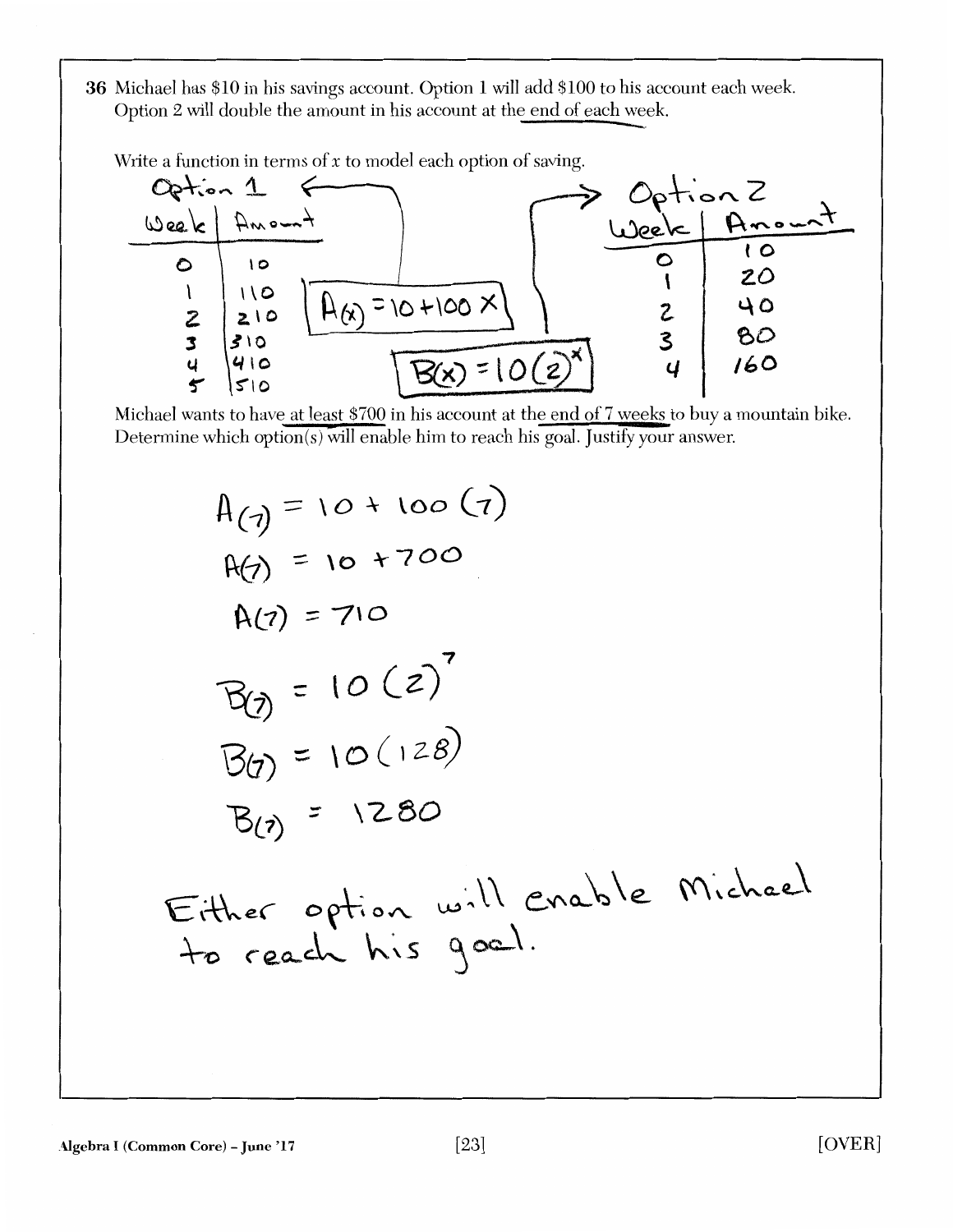#### Part IV

Answer the question in this part. A correct answer will receive 6 credits. Clearly indicate the necessary steps, including appropriate formula substitutions, diagrams, graphs, charts, etc. Utilize the information provided to determine your answer. Note that diagrams are not necessarily drawn to scale. A correct numerical answer with no work shown will receive only I credit. All answers should be written in pen, except for graphs and drawings, which should he done in pencil. [6]

37 Central High School had five members on their swim team in 2010. Over the next several years, the team increased by an average of 10 members per year. The same school had 35 members in their chorus in 2010. The chorus saw an increase of 5 members per year.

Write a system of equations to model this situation, where *x* represents the number of years since 2010.